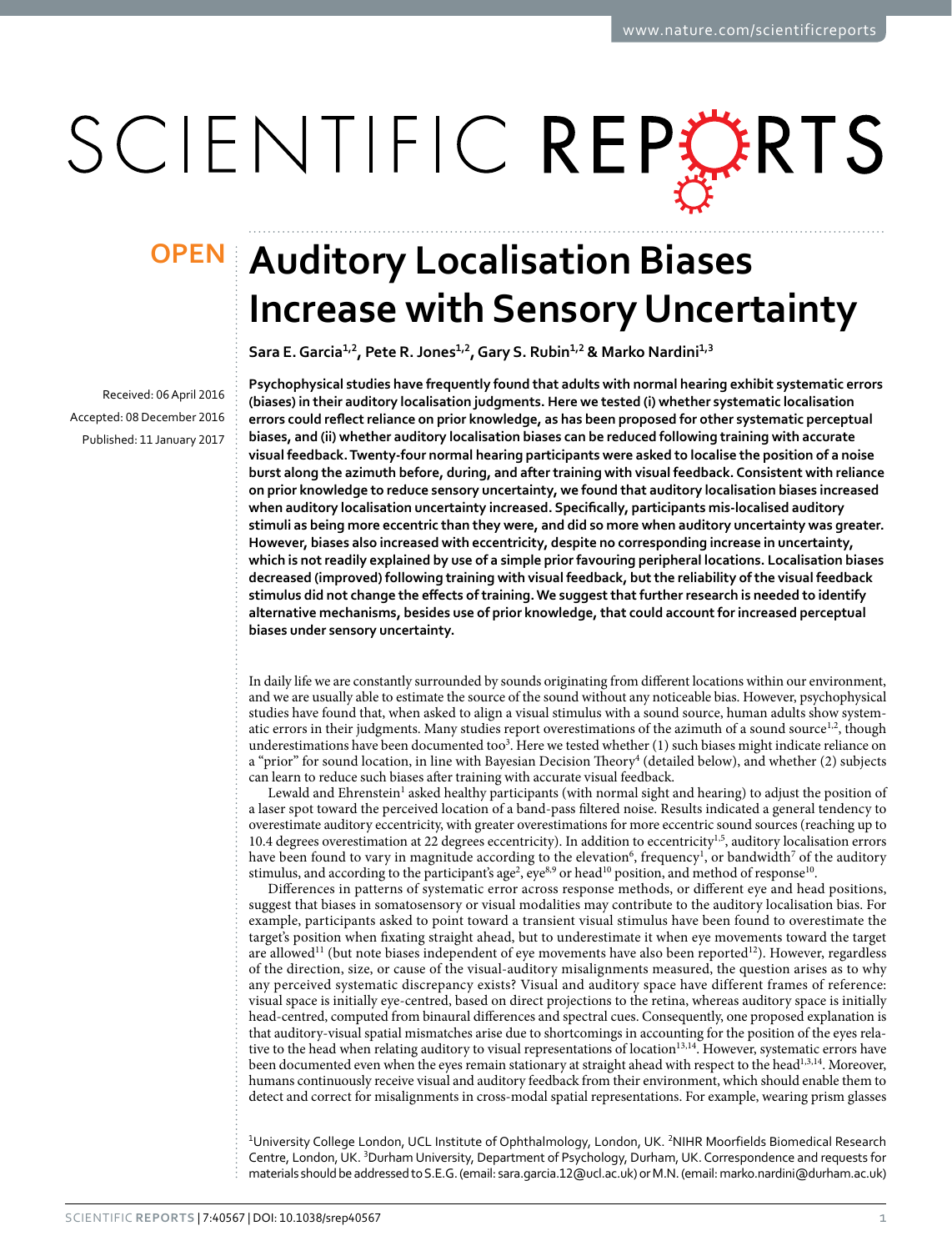causes the visual field to shift, altering the visual-motor mapping, but after a brief period of exposure, human adults quickly adapt to the visual displacement<sup>[15](#page-8-10)</sup>. Hence, it is unclear why humans would not learn to similarly adapt or 'recalibrate' their visual-auditory mapping, so as to reduce any spatial inconsistencies.

Human perception and action are increasingly understood in terms of Bayesian Decision Theory ( $BDT^{16-18}$ ; ). There is evidence that the nervous system reduces the overall uncertainty of estimates by combining multiple sensory estimates both with each other and also with prior knowledge<sup>18-20</sup>. The ideal (Bayesian) observer would change their relative reliance on each estimate (e.g. on vision vs. audition<sup>19</sup>), and on prior knowledge, as the relative reliabilities (i.e. signal-to-noise ratios) of each changes. This theoretical prediction is frequently met by behavioural data<sup>18–20</sup>, and also, more recently, by neuronal representations in animal models<sup>[21](#page-8-14)</sup>.

The BDT framework has provided novel explanations of several important perceptual phenomena. For example, the classic effect of "visual capture" on non-visual perception in multisensory tasks has been shown to reverse when the relative cue reliabilities change<sup>[19,](#page-8-13)20</sup>; and this behaviour is also observed in a BDT idea-observer, for whom perception is driven by the reliability-weighted average of each sensory estimate. Additionally – and of direct relevance to the present study – previously unexplained *systematic biases* in perception have been proposed to reflect Bayesian reliance on prior knowledge. For example, humans' systematic underestimation of the speed of moving objects has been explained by use of a "slow motion prior", reflecting the real-world statistics that objects are most likely to be static in natural visual scenes<sup>22,23</sup>. More recently, an equivalent slow-motion prior, leading to underestimations in the speed of sound motion has been reported $24$ .

Evidence that systematic biases reflect the use of Bayesian priors come from findings that biases increase as sensory uncertainty increases. For example, the speed of a lower-contrast visual motion stimulus is more difficult to judge precisely and is also perceived as slower<sup>25</sup>, consistent with increased reliance on a prior for slow speeds<sup>22</sup>. In the present study we asked whether a similar approach might account for long-documented but, as yet, unexplained biases in human auditory localisation. Specifically, we tested, to our knowledge for the first time, whether auditory localisation biases increase as sensory uncertainty increases (i.e. signal-to-noise ratio decreases). Such a result would be consistent with use of a Bayesian prior for the eccentricity of sound sources.

A second aim of our study was to ask whether auditory localisation biases could be reduced after training with accurate visual feedback, and if so, whether feedback reliability impacted learning. Previous studies have found that sound localisation biases introduced experimentally by manipulating auditory cues are reduced following training $2^{26-28}$ . To account for a bias, the perceptual system needs to identify the cause of the error as systematic as opposed to random (reflecting uncertainty in the sensory representation or prior). In line with this, adults have been found to more quickly reduce systematic errors in their motor reaching responses when the position of visual feedback was more certain<sup>29</sup>. Here we tested whether the effect of training on reductions in auditory localisation errors would similarly depend on the reliability of visual feedback. If participants were using visual feedback to adjust systematic errors (in the prior or sensory representation) we would expect participants trained with more reliable visual feedback to show greater improvements in accuracy. Alternatively, improvements in auditory localisation could reflect reduced reliance on prior knowledge due to changes in the uncertainty of the prior or sensory representation.

#### **Results**

First we considered whether biases in auditory localisation might be explained by the existence of a Bayesian prior. According to BDT, the influence of prior knowledge should increase when sensory information is less reliable. To test this, we measured participants' auditory and visual localisation biases and variability, before any training, and assessed whether biases in auditory localisation increased as the signal-to-noise ratio (reliability) of the auditory stimulus decreased.

**Variability and bias before training.** Participants localised "more reliable" (A1, V1) and "less reliable" (A2, V2) auditory and visual stimuli. To manipulate the reliability of visual and auditory localisation, the background noise level was increased and the number of visible LEDs was reduced (see Method for details). [Figure 1](#page-2-0)  shows mean auditory and visual localisation variability for each of the locations at which stimuli were presented (A) and across all locations (B). As intended, increasing the background noise level significantly increased the variability (i.e. reduced the reliability) of auditory localisation ( $\sigma_{A2} > \sigma_{A1}$ ,  $t_{[23]} = 5.88$ ,  $p < 0.001$ ). Similarly, reducing the number of visible LEDs significantly increased the variability of visual localisation ( $\sigma_{V2} > \sigma_{V1}$ ,  $t_{[23]} = 7.94$ , *p* < 0.001). Hence, our cue manipulations succeeded in varying sensory uncertainty.

[Figure 1C](#page-2-0) shows mean auditory and visual localisation biases at each of the locations at which stimuli were presented. Participants tended to overestimate the eccentricity of auditory stimuli at each of the locations tested, especially the "less reliable" auditory stimulus A2. Estimates of visual stimuli were more accurate. Biases are not explained by participants' responding towards the mean location of the target stimulus set (depicted in [Fig. 1C](#page-2-0)  by the grey dashed line) or the mean location of the background speaker set (depicted in [Fig. 1C](#page-2-0) by the black dashed line).

If participants combined sensory evidence with prior knowledge in the manner of an ideal (Bayesian) observer, they would weight prior knowledge more as sensory evidence becomes less reliable (more uncertain). Hence, if biases in localisation reflect (at least partly) the use of a prior, biases would be expected to increase as the reliability of sensory information decreases. As [Fig. 1D](#page-2-0) shows, auditory localisation biases were significantly greater for the less reliable auditory cue than more reliable auditory cue ( $\mu_{A2} > \mu_{A1}$ ,  $t_{[23]} = 7.56$ ,  $p < 0.001$ ). Mean biases (across locations) were also significantly greater for the less reliable visual cue than more reliable visual cue ( $\mu_{V2}>\mu_{V1}$ ,  $t_{[23]}=2.83$ ,  $p=0.009$ ), however, participants did not consistently overestimate the azimuth of less/ more reliable visual stimuli across all locations tested (see [Fig. 1C](#page-2-0)).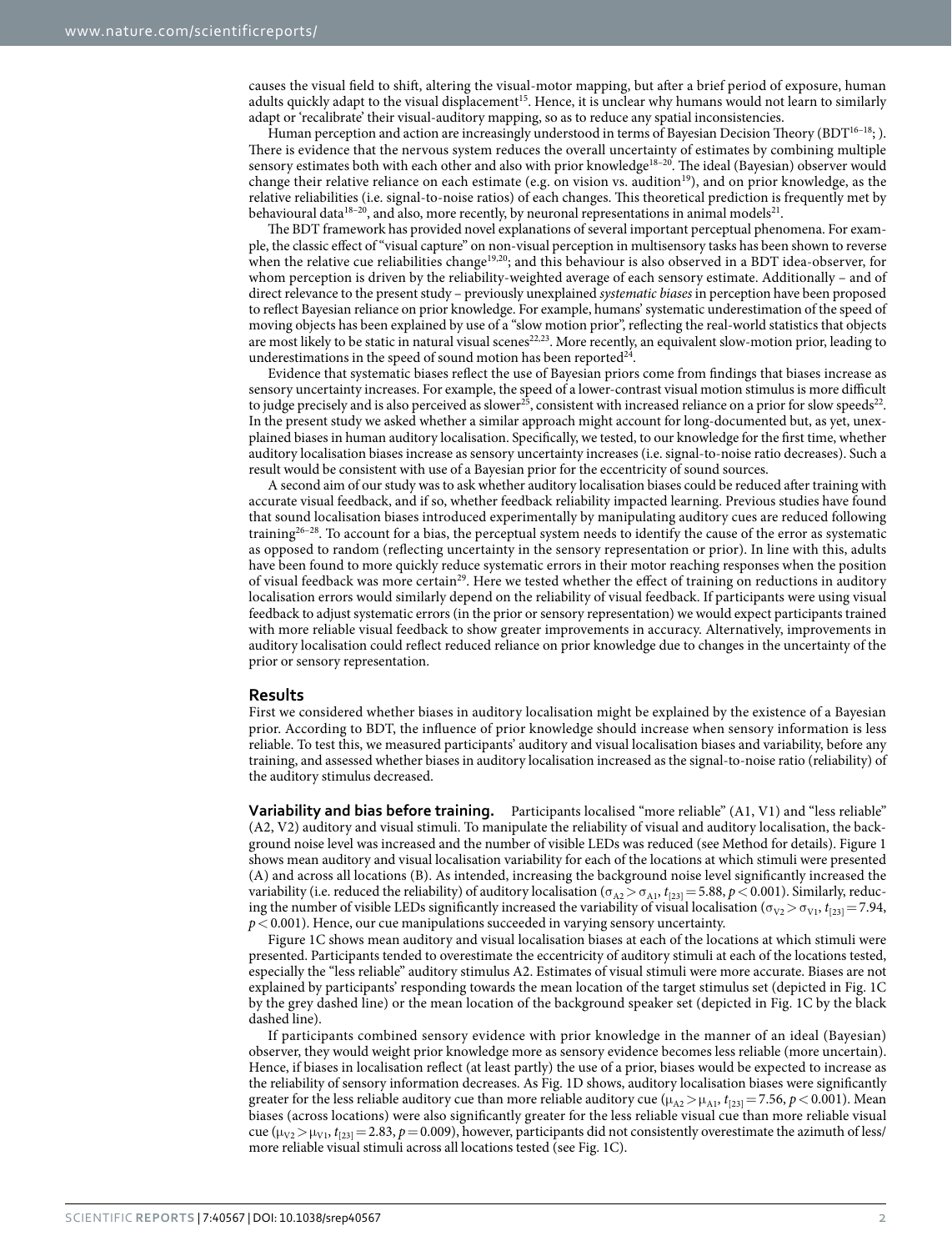

<span id="page-2-0"></span>**Figure 1. Bias and Variability in Localisation of Auditory and Visual Stimuli Before-Training.** (**A**) Mean variability at each location for each stimulus. (**B**) Mean variability across locations for each stimulus. \*95% CI excludes 0; \*\*99% CI excludes 0. (**C**) Mean bias at each location for each stimulus. \*\*Means differ significantly on paired t-test with  $p < 0.01$ . (**D**) Mean bias for each stimulus across all locations tested. Grey dotted line in C indicates the line predicted by responding according to the mean of the target stimulus set. Black dotted line in C indicates the line predicted by responding according to the mean of the speakers presenting background noise. Error bars represent the standard error of the mean.

**Effects of eccentricity on variability and bias.** In addition to the overall effects described in [Fig. 1](#page-2-0)B and [1](#page-2-0)D, we also looked at the patterns of variability and bias across different locations (azimuths); [Fig. 1](#page-2-0)A and [1C](#page-2-0). Repeated-measures ANOVAs with stimulus reliability (A1, A2 or V1, V2) and azimuth (0, 2, 6, 9, 13 degrees) as within-subject factors were used to assess whether there was any effect of azimuth, or any interaction between reliability and azimuth, on localisation variability or bias. Where the assumption of sphericity was not met, Greenhouse-Geisser corrected values are reported.

For *localisation variability* with the auditory stimuli (A1, A2; [Fig. 1A](#page-2-0)), a repeated-measures ANOVA indicated that there was a significant effect of stimulus reliability  $(F_{[1, 22]} = 31.09, p < 0.001)$ , but no significant effect of azimuth  $(F_{[2,78,61,24]}=1.02, p=0.385)$  and no significant interaction between reliability and azimuth ( $F_{[2,61,61,24]}$ )  $_{57,43]}$  = 1.52,  $p$  = 0.224). For localisation variability with the visual stimuli (V1, V2; [Fig. 1A\)](#page-2-0), a repeated-measures ANOVA indicated that there was a significant effect of both stimulus reliability ( $F_{[1, 23]}$  = 63.00,  $p$  < 0.001) and azimuth ( $F_{[4, 92]} = 17.27$ ,  $p < 0.001$ ), but no significant interaction between reliability and azimuth ( $F_{[4, 92]} = 0.53$ , *p*=0.715). Besides the main effects of our reliability manipulations (also seen in [Fig. 1B\)](#page-2-0), this shows (i) for audition, no further effect or interaction related to azimuth, i.e. similar variability across azimuths, whereas (ii) for vision, a main effect related to azimuth, with reliability decreasing away from central vision, as might be expected.

For *localisation bias* with the auditory stimuli (A1, A2; [Fig. 1C](#page-2-0)), a repeated-measures ANOVA showed a significant effect of stimulus reliability ( $F_{[1, 22]}$  = 54.24,  $p$  < 0.001) and azimuth ( $F_{[1.79, 39.28]}$  = 5.08,  $p$  = 0.013), but no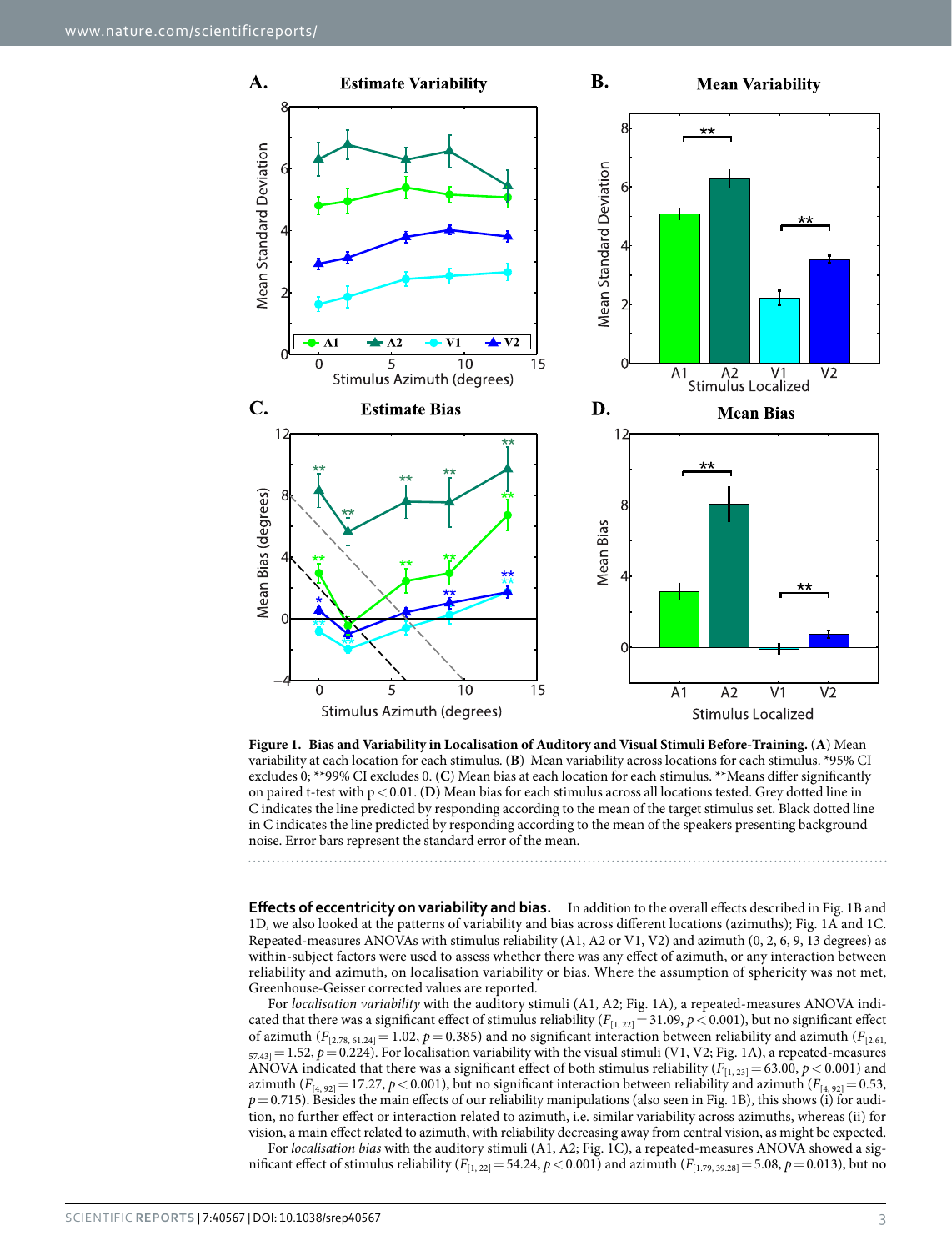<span id="page-3-0"></span>

| Day | Phase           | <b>Localisation Task</b>     | <b>Within-Subject</b>         | <b>Between-Subject</b>     |
|-----|-----------------|------------------------------|-------------------------------|----------------------------|
|     | Before training | Auditory                     | Auditory reliability (A1, A2) |                            |
|     |                 | Visual                       | Visual reliability (V1, V2)   |                            |
| 2   | Training        | Auditory $+$ visual feedback | None – all A2                 | Visual feedback (VF1, VF2) |
|     | After training  | Auditory                     | Auditory reliability (A1, A2) | (None, but analysed by VF) |

**Table 1. Summary of the Experiment Phases, Tasks, and (Within-Subject & Between-Subject) Variables.**

significant interaction between stimulus and azimuth  $(F_{[2.70, 59.32]} = 2.55, p = 0.070)$ . For localisation bias with the visual stimuli (A1, A2; [Fig. 1C\)](#page-2-0), there was a significant effect of stimulus reliability ( $F_{[1, 23]} = 8.03$ ,  $p = 0.009$ ) and azimuth  $(F_{[1.89, 43.35]} = 14.05, p < 0.001)$ , but no significant interaction between reliability and azimuth ( $F_{[2.63, p]}$  $\epsilon_{60.37}$  = 2.33,  $p$  = 0.091). Besides the main effects of our reliability manipulations (also seen in [Fig. 1D\)](#page-2-0), this shows that for both audition and vision the degree of bias changed with eccentricity (main effect of azimuth), but in a similar manner for both reliability levels (no interaction).

**Accounting for patterns of bias.** With the exception of the 0 degrees location – which may be atypical, as it corresponds with the location of the fixation point – biases tended to increase with azimuth ([Fig. 1C](#page-2-0)). According to Bayesian principles, this could be explained by a non-uniform prior (i.e., one that favoured more eccentric responses), combined with a situation in which sensory uncertainty increased as one progressed further from the azimuth (i.e., resulting in increasing reliance on the prior). However, in the case of auditory stimuli, uncertainty (variability) was quite stable ([Fig. 1A](#page-2-0)), yet bias increased with azimuth ([Fig. 1C\)](#page-2-0). Specifically, post hoc comparisons with a Bonferonni adjustment showed that auditory localisation bias was significantly greater for stimuli presented at 13 degrees, than stimuli at 2 ( $p = 0.034$ ), 6 ( $p = 0.022$ ) and 9 ( $p = 0.040$ ) degrees. Another explanation for non-uniform biases is that bias should be lower at locations favoured by the prior. However, the pattern of auditory biases in [Fig. 1C](#page-2-0) also seems to run counter to this possibility: biases indicate overestimations in eccentricity (suggesting a prior shifted away from the centre), yet biases were greatest at the highest eccentricity – and so did not decrease, but *increased*, away from the centre.

A simple weighted linear combination of an unbiased Gaussian sensory likelihood and prior would predict that bias *b* varies with azimuth *A* by

$$
b = A(1 - w) + wp - A \tag{1}
$$

where  $p$  is the azimuth of the prior and  $w$  is the weight given to the prior – this simplifies to

$$
b = -wA + wp \tag{2}
$$

It is clear that this linear equation cannot produce positive gradients of the kind seen in [Fig. 1C,](#page-2-0) since the weight term *w* has to be positive. The gradient is set by –*wA*, so when *w* is positive, the gradient *–wA* is negative.

We considered whether more complex interactions with, or forms of, the prior might explain these data, but were unable to formulate any that were convincing. For example, in "robust cue integration"<sup>30</sup>, estimates (here, the likelihood and the prior) are combined less as the conflict between them increases. However, for an effect of this kind to reverse the expected gradient so that priors increase (rather than decrease) towards the location of the prior [\(Fig. 1C](#page-2-0)) there would have to be extremely drastic changes in weighting for the prior over a very short span of azimuths. Our conclusion, therefore, is that although localisation biases increased with uncertainty, use of a prior in the BDT framework does not readily explain the entire pattern of results. For auditory localisation, bias appears to be a function both of the strength of the likelihood, and the absolute spatial location of the estimate.

**Effects of training with feedback.** To test whether sound localisation biases can be reduced with experience, we compared sound localisation during and after completion of auditory localisation with visual feedback, and compared biases and variability to before-training results.

Before-, during-, and after- training, all participants were asked to localise the less reliable auditory stimulus (A2); see [Table 1](#page-3-0). During training, half the participants received more reliable visual feedback (VF1), and half received less reliable feedback (VF2). The reliability of the visual feedback was manipulated to assess whether this affected the degree of any improvement in sound localisation accuracy. Errors in localisation could be systematic (bias), random (sensory uncertainty), or both. An ideal system would adapt more quickly to feedback that is more likely to reflect systematic than random errors<sup>[29](#page-8-21)</sup>. If visual feedback were used to adjust inaccuracies, we might expect a more reliable visual feedback cue to lead to a greater reduction in bias. Repeated-measures ANOVAs with experimental phase (before-, during-, after- training) as the within-subjects factor and visual feedback reliability (VF1, VF2) as the between-subjects factor were run to assess whether phase or visual feedback reliability had an impact on A2-localisation bias or variability.

**Bias with the trained auditory stimulus.** As bias data did not meet the assumption of sphericity  $(\chi^2_{[2]}=12.72, p=0.002)$ , Greenhouse-Geisser corrections are reported. Experimental phase had a significant effect on bias  $(F_{[1.38,30.26]} = 12.44, p < 0.001)$ , while neither feedback reliability  $(F_{[1,22]} = 0.02, p = 0.896)$  nor the interaction ( $F_{[1,38,30,26]}$  = 0.97,  $p$  = 0.360) did. [Figure 2A](#page-4-0) shows the mean bias for each of the experimental phases. Post hoc comparisons with a Bonferonni adjustment showed that bias was significantly reduced in training  $(t_{[23]=}4.02$ , *Bonferonni-corrected p*=0.002) and after-training  $(t_{[23]=}3.26$ , *Bonferonni-corrected p*=0.011) phases,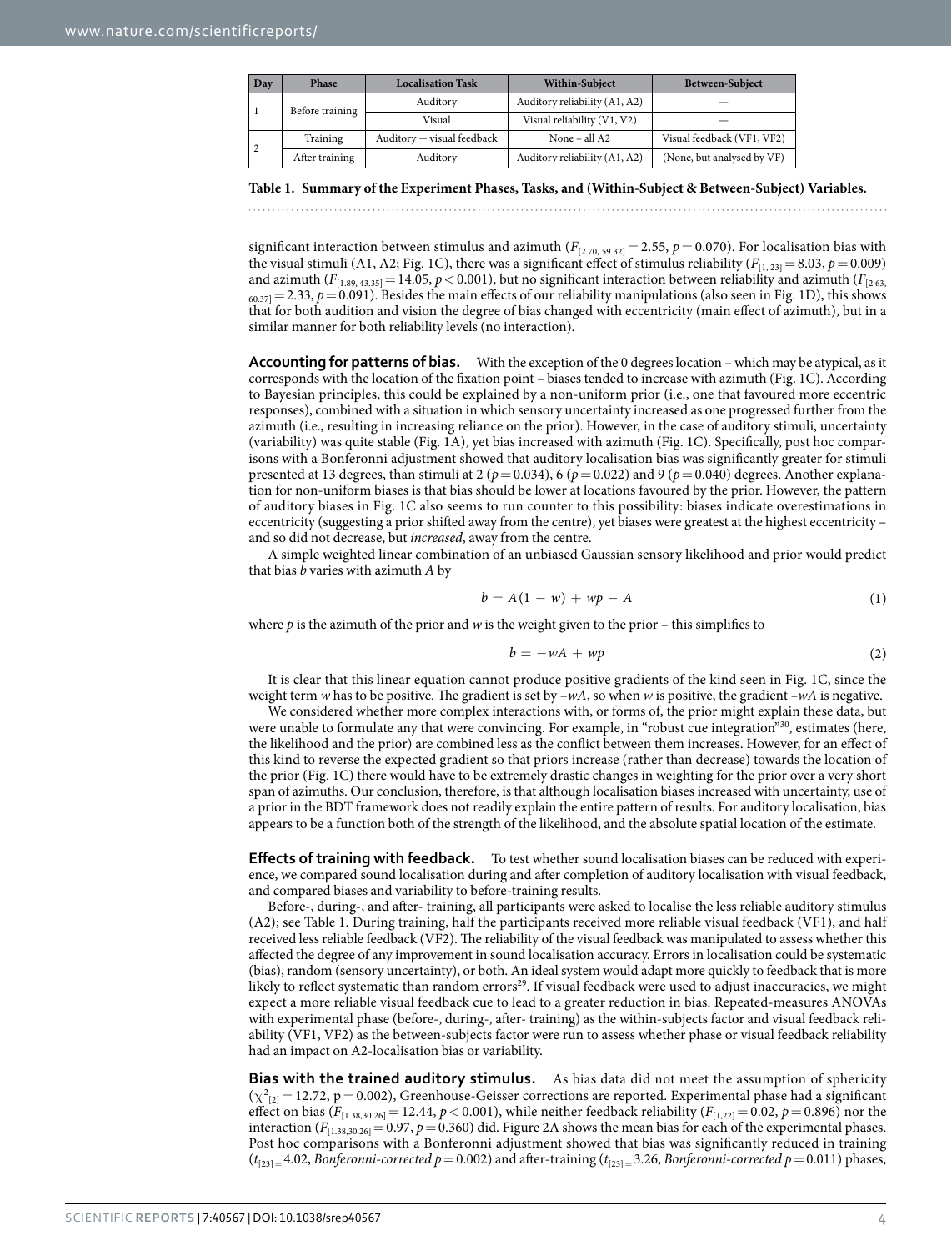

<span id="page-4-0"></span>**Figure 2.** Mean Bias (**A**) and Mean Variability (**B**) for the Different Experimental Phases and Auditory Stimuli. Bars represent standard error of the mean. Paired-sample t-test results: \*p < 0.05; \*\*p < 0.01.

compared to the before-training phase. There was no significant difference in bias between the after-training and during-training phase ( $t_{[23]}$  = 1.89, *Bonferonni-corrected p* = 0.229).

**Variability with the trained auditory stimulus.** Experimental phase also had a significant effect on variability ( $F_{[2,44]}$  = 17.06, *p* < 0.001). Feedback reliability did not have a significant effect ( $F_{[1,22]}$  = 0.26, *p* = 0.614), although there was a significant interaction between phase and feedback reliability ( $F_{[2,44]}$  = 5.65, *p* = 0.007): Participants trained with less reliable visual feedback showed significantly reduced variability during-training than before-training, whereas participants trained with more reliable visual feedback did not (see Supplementary Information S1). [Figure 2B](#page-4-0) shows the mean variability for each of the experimental phases. Post hoc comparisons showed that variability was significantly reduced in training  $(t_{[23]=} 4.46, Bonferonni-corrected p < 0.001)$ and after-training  $(t_{[23]]} = 4.17$ , *Bonferonni-corrected p* = 0.001) phases, compared to the pre-training phase. There was no significant change in variability between during-training and after-training phases ( $t_{[23]=[}0.74,$ *Bonferonni-corrected p*>0.999).

**Bias and variability with the untrained auditory stimulus.** Before- and after- training, all participants were also asked to localise the "more reliable" auditory stimulus (A1). Bias and variability of these judgments were analysed using repeated-measures ANOVAs with experimental phase (before- and after-training) as the within-subjects factor and visual feedback reliability (VF1, VF2) as the between-subject factor. Variability  $(F_{[1,22]}=16.91, p<0.001)$  but not bias  $(F_{[1,22]}=3.89, p=0.061)$  was significantly reduced in the after-training compared to before-training phase. There was no effect of visual feedback reliability on either bias ( $F_{[1,22]}=0.04$ ,  $p = 0.836$ ) or variability ( $F_{1,22} = 0.09$ ,  $p = 0.762$ ), and no significant interactions (bias,  $F_{1,22} = 0.09$ ,  $p = 0.769$ ; variability,  $F_{[1,22]}=0.54$ ,  $p=0.471$ ). A1 bias and variability before- and after-training are plotted in [Fig. 2.](#page-4-0)

We also asked whether the degree of change in bias or variability was different for the two auditory stimuli. Repeated-measures ANOVAs with experimental phase (before- and after-training) and stimulus (A1, A2) as the within-subjects factors, and visual feedback reliability (VF1, VF2) as the between-subject factor, indicated a significant interaction between experimental phase and stimulus for bias ( $F_{[1,22]}$ = 7.14,  $p$  = 0.014), but not variability  $(F_{[1,22]}= 0.63, p = 0.436)$ . This reflected the finding reported above that bias was significantly reduced post-training for the "less reliable" (A2) stimulus, but not for the "more reliable" (A1) stimulus. There was no three-way interaction between experimental phase, stimulus and visual feedback, either in terms of bias  $(F_{1,22}=0.87, p=0.362)$  or variability  $(F_{1,22}=0.75, p=0.397)$ . Note that measured A1 and A2 localisation biases were significantly greater than zero post-training  $(A1: t_{123}= 3.42, p=0.002, A2: t_{123}= 5.26, p<0.001)$ , indicating that there was still scope for improvement.

The difference in change in bias across A1/A2 stimuli indicates that the results were not simply explained by participants changing their response strategy. The shift for the A2 stimulus was greater, in line with this stimulus being more noisy (and being the one that was trained). The different changes in bias are not explained by a "floor effect" (both biases reaching near-zero from different starting points), as for both A1 and A2 post-learning biases were significantly greater than zero (A1: *t*[23]=3.42, *p*=0.002, A2: *t*[23]=5.26, *p*<0.001; see [Fig. 3A\)](#page-5-0).

#### **Discussion**

This study aimed to assess (i) whether systematic biases in auditory localisation can be explained by reliance on a prior and (ii) whether auditory localisation biases can be reduced following training with accurate visual feedback. We found that when the variability (uncertainty) of auditory localisation estimates increased, biases also increased. This is consistent with observers relying on prior knowledge to reduce the uncertainty in their auditory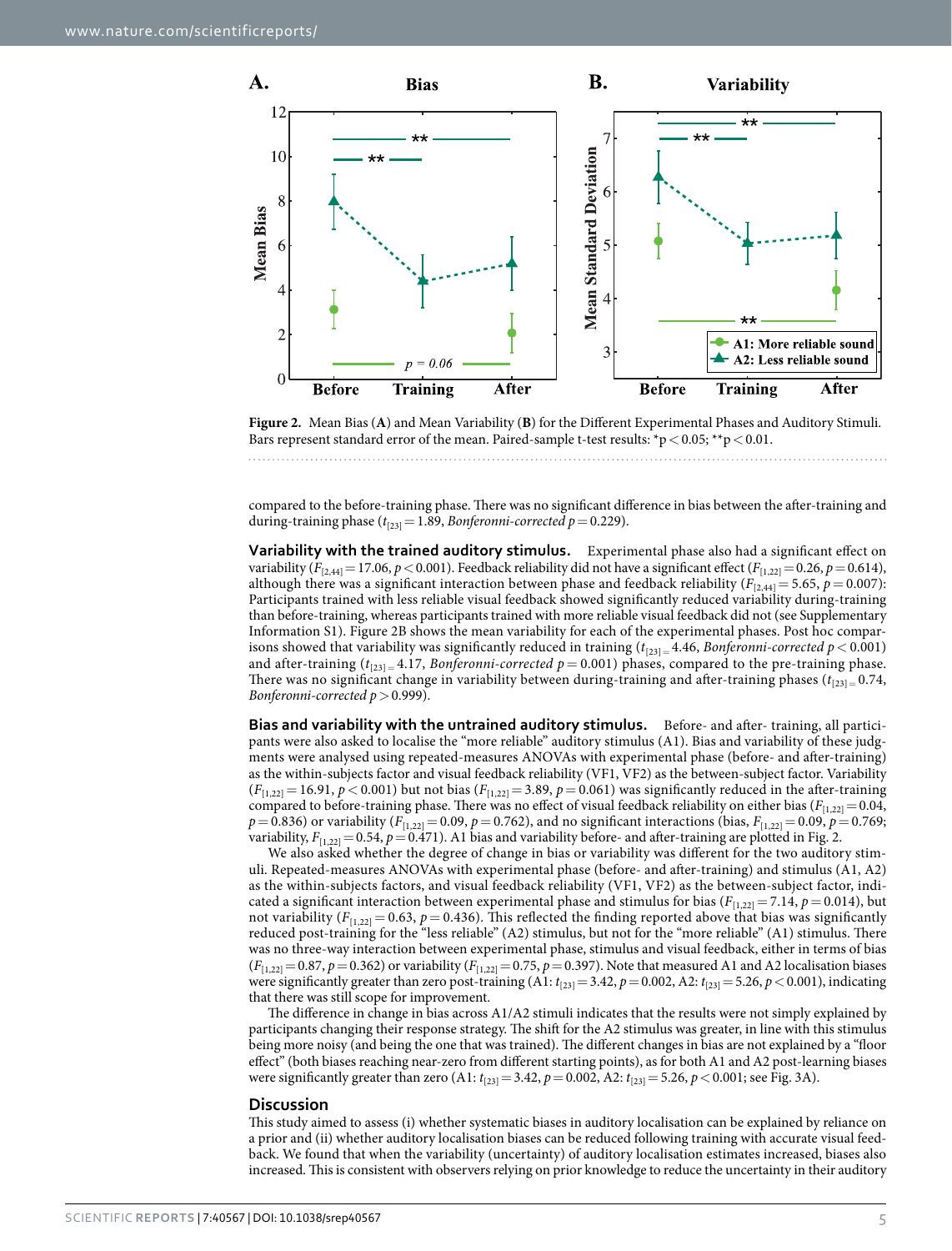

<span id="page-5-0"></span>**Figure 3. The Ring of LEDs and Speakers.** During the experiment, the speakers (outlined in blue) were hidden using an acoustically transparent curtain to ensure that participants were unaware of their locations. Participants maintained their head position fixed at straight ahead, using a chin rest (outlined in red), and entered responses using a dial (not visible) and keyboard (outlined in green).

location estimates. However, inconsistent with reliance on prior knowledge, we found that biases towards the periphery also increased with eccentricity, despite no corresponding increase in uncertainty. We also saw significant effects of training: Both biases and variability declined in during- and after- training phases compared to before- training.

Participants showed a tendency to overestimate the eccentricity of a sound source that could not be explained by their simply responding toward the mean of the stimulus set (as has been reported for other judgments<sup>[31](#page-8-23),[32](#page-8-24)</sup>). This systematic overestimation of sound location eccentricity is consistent with many previously reported find-ings<sup>1,[13](#page-8-8),[14](#page-8-9)[,33](#page-8-25)</sup>, although underestimations have also been reported<sup>[3](#page-7-2)</sup>. Previous studies have explained biases in terms of factors such as distorted spatial working memory, leading to biases for transient as opposed to on-going auditory target[s34](#page-8-26)[,35](#page-8-27), or errors in accounting for the position of the eyes relative to the head, causing mismatches between eye-centred visual space and head-centred auditory spac[e13.](#page-8-8) Differences in the persistence and magni-tude of biases have also been documented across age groups<sup>[14](#page-8-9)</sup> and different auditory frequencies or bandwidths<sup>[1](#page-7-0),7</sup>. We found that participants made systematic transient sound localisation errors, even though we controlled and monitored eye position (as did Refs [1,](#page-7-0) [3\)](#page-7-2). We also found that biases increased with increased auditory localisation uncertainty. This overall pattern is consistent with the BDT prediction that participants combining sensory information with prior knowledge will show greater biases under greater sensory uncertainty. However, the full pattern of results across locations was not well explained by a prior, because a prior biasing estimates to be more eccentric should become less strong (not more) as eccentricity increases. This suggests that biases in auditory localisation are both a function of uncertainty and some other, as yet unknown, parameter.

Interestingly, as with auditory localisation, we also found that reducing the reliability of visual localisation led to an overall overestimation in the eccentricity of the visual target. However, relative to auditory biases, visual biases were small (<2°). Previous studies have found evidence of the use of a common prior for specific visual and auditory judgments (although as noted there are problems with interpreting our own results solely in terms of priors). For example, humans systematically underestimate the speed of moving objects and moving sounds, in line with their reliance on a common prior that objects in the environment are more likely to be static<sup>22-24</sup>. Here, however, unlike for auditory localisation, overestimations of visual target eccentricity were not observed at all azimuths tested, and for the more reliable visual stimulus, there was actually a tendency to underestimate the eccentricity of targets presented at central positions. Previous studies have also reported biases in visual target localisation, and these have been shown to vary according to the position of eye gaze<sup>11</sup>, the presence of other visual targets<sup>36,37</sup>, spatial attention<sup>[38](#page-8-30)</sup> and retention interval<sup>[12](#page-8-7)</sup>. When, as in the present study, participants had to maintain fixation and head position at straight ahead, both consistent (2–4°) overestimations across eccentrici-ties<sup>[11](#page-8-6),[39](#page-8-31)</sup> and underestimations that increase (up to 4°) with eccentricity have been found<sup>[12](#page-8-7)</sup>. There is a cortical magnification of central visual space, since the fovea is represented by a higher number of neurons than the periphery. It is possible that visual biases reflect combined effects of (i) sensory likelihoods biased towards central space because of incomplete accounting for this magnification and (ii) a prior biased towards the periphery. The influences of these may vary by task, stimulus, and location. We found a visual bias whose direction and magnitude differed at different eccentricities and for the different visual cues. The two visual stimuli chosen to manipulate visual localisation reliability also differed in the extent of the visual field that they covered: the "more reliable" stimulus had a mean width of 24 degrees, whereas the "less reliable" stimulus had a mean width of 13 degrees.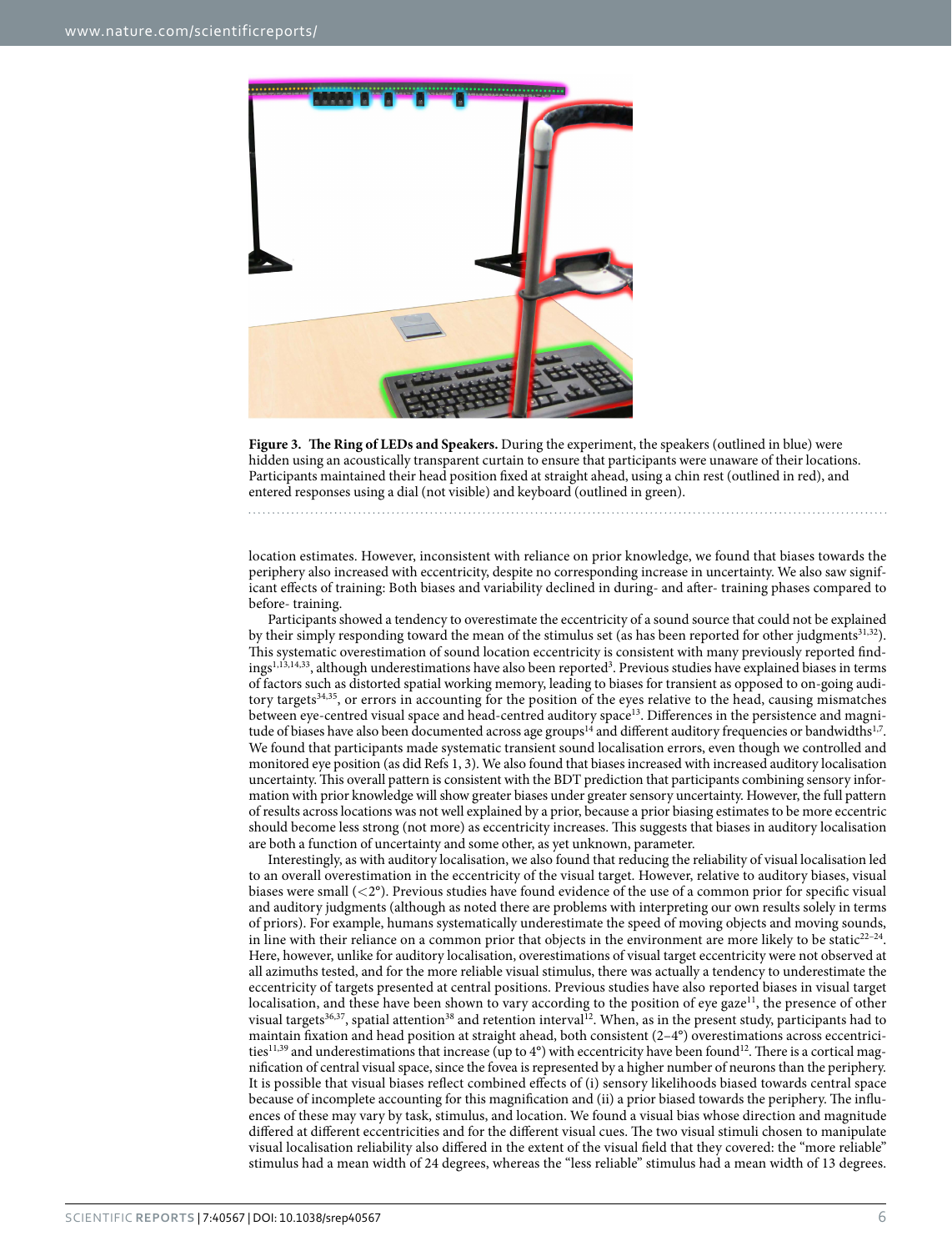Since factors including the spatial distance between elements on a display<sup>[37](#page-8-29)</sup> have been found to influence visual biases, it may be that differences in the width and spacing of visual stimuli may account for the differences in the visual bias we observed.

To perceive objects and events in the environment accurately, and to adapt to bodily and sensory changes during development and ageing, humans must keep sensory estimates calibrated. Errors or perceived mis-matches (e.g. in prism adaptation[15](#page-8-10)) provide the feedback for this kind of learning. One question raised in the Introduction was why auditory localisation biases should be so prevalent, given lifelong opportunities to correct errors. A BDT explanation, which we investigated, proposes that such "errors" might reflect use of a prior. In the second part of our study we also conducted an initial test to assess whether the reliability of visual feedback during training influences any reduction in auditory localisation biases. Auditory localisation variability, for the trained (less reliable) and untrained (more reliable) auditory stimulus, was reduced in after-training compared to before-training phases, irrespective of the reliability of visual feedback. Reductions in localisation bias were also seen for both auditory stimuli, but the reduction was greater for the less reliable (trained) auditory stimulus. One possibility for this reduction in bias following training is that participants simply adjusted their response strategy, so that their localisation estimates were closer to the feedback that had been provided. However, had this been the case, we would have expected participants to have adjusted their responses similarly for both the more and less reliable auditory stimuli, which they did not. This could, however, also reflect a failure to generalise any learning with the trained (A2) stimulus to the untrained (A1) stimulus.

During training, participants could have attributed localisation errors signalled by visual feedback to systematic error (bias) – due to a mismatch in auditory and visual spatial representations – or random – due to visual or auditory sensory uncertainty. Consequently, we had expected that observers provided with more reliable visual feedback would be more likely to attribute errors to a mismatch in the auditory and visual mapping, as opposed to random sensory noise<sup>29</sup>, and would therefore show greater learning (faster improvements in accuracy). However, visual feedback reliability did not influence learning.

A recent study Odegaard, *et al.*[33](#page-8-25) used a different approach to examine whether biased sensory likelihoods and/or priors account for visual and auditory localisation biases. They asked participants to localise auditory (noise burst) and visual (Gaussian disk) stimuli presented separately or together at various azimuthal locations (−13, −6.5, 0, 6.5, or 13 degrees), and then determined which of six quantitative models, that varied in terms of sensory likelihood and/or prior parameters, best fitted their data. Results indicated that participants tended to underestimate the eccentricity of visual-only stimuli and, consistent with our findings, overestimate the eccentricity of auditory-stimuli. Auditory and visual biases under bimodal stimulus presentation were dependent on whether the observer inferred common or independent causes for the simultaneously presented auditory and visual stimuli. Unimodal (auditory-only, visual-only) and bimodal (auditory and visual) data were best accounted for by a model that incorporated eight parameters, including a centrally biased visual-only likelihood, a peripherally biased auditory-only likelihood and a general prior for centre. This model was superior to others that assumed non-biased sensory likelihoods and unimodal priors. In the present study, we used an experimental manipulation, instead of a modelling approach, to investigate whether a prior could account for biases in auditory localisation. We found that auditory-only biases increased as auditory-only localisation uncertainty increased, which is consistent with increased reliance on an auditory (or general) peripheral spatial prior. However, it is not clear how this prior could account for biases that increase with eccentricity, despite stable uncertainty. It may be that a model incorporating both biased sensory likelihoods and unimodal (visual-central, auditory-peripheral) priors may be necessary to fully account for auditory and visual localisation biases. Further research that combines behavioural data with modelling approaches is needed to address whether and why such priors and sensory representation biases exist and, as discussed above, investigate mechanisms other than Bayesian use of priors that might explain perceptual biases that increase with uncertainty.

In summary, previous research has found that humans show biases in auditory localisation of varying magni-tude and direction<sup>[1,](#page-7-0)[2](#page-7-1),33</sup>. Here, we found that participants showed a tendency to overestimate the eccentricity of a sound source, and that these overestimations increased as a function of localisation uncertainty. This is consistent with the Bayesian Decision Theory principle that as sensory uncertainty increased participants increasingly relied on prior information. However auditory localisation overestimations also increased with eccentricity and it is not clear how a simple prior favouring peripheral locations could account for this pattern. Additionally, we found that auditory localisation biases decreased across experimental phases, providing evidence that accuracy can be improved with experience (as well as precision). Further research is needed to evaluate which alternative mechanisms could explain increases of bias under sensory uncertainty.

#### **Methods**

**Participants.** 24 adults aged 18 to 24 years (6 male,  $M = 20.5$ yrs,  $SD = 1.9$ yrs) with normal vision and normal hearing participated. Participants were recruited through the UCL psychology online subject pool. The study received approval from the London Hampstead research ethics committee and was conducted in accordance to the Declaration of Helsinki. Informed written consent was obtained from all participants prior to participation.

**Apparatus & Stimuli.** Stimuli were presented using nine speakers (50 mm × 90 mm Visaton speakers SC) 5.9) and up to 122 light-emitting diode pixels (Adafruit 12 mm diffused flat digital RGB LED pixels), mounted on a 2.5m semi-circular ring (circle radius: 2.87m), spanning −15 to +30 degrees (see [Fig. 3\)](#page-5-0). A further speaker was mounted on the wall, 20 degrees left of the ring. Stimulus presentation was controlled using Matlab (Version R2014a, The MathWorks Inc., Natick, Massachusetts, United States) and the Psychophysics toolbox extensions<sup>40-42</sup>, on a Windows 7 computer. The Matlab PsychPortAudio ASIO interface controlled audio presentation via a Focusrite Saffire PRO 40 (Focusrite plc, UK) sound card and audio signals were amplified using Lvpin Hi-Fi 2.1 (Lvpin Technology Co. Ltd, China) stereo amps. The sampling rate was 44.1 kHz and speakers were equalized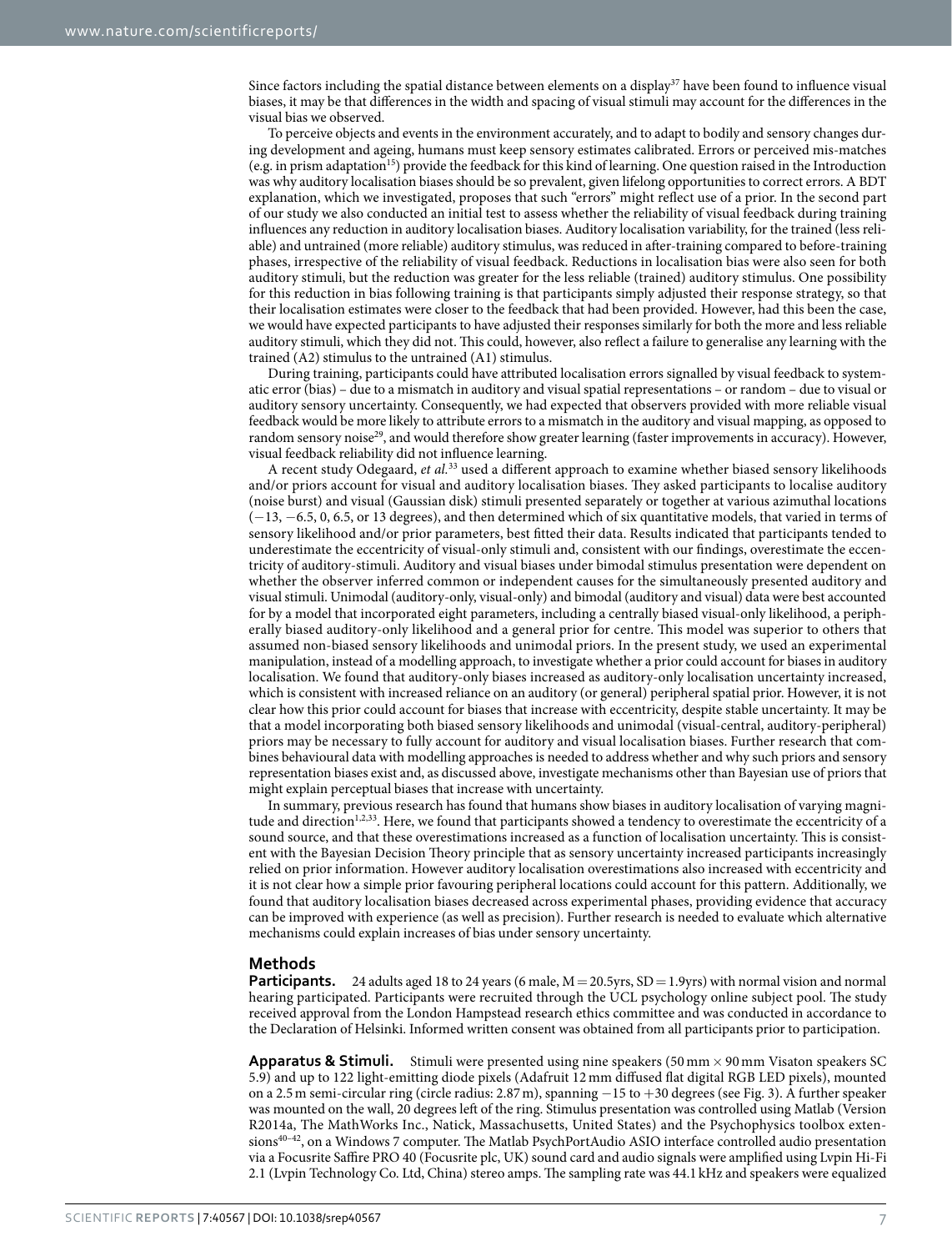for intensity using a sound level meter. An Arduino Uno microcontroller (SmartProjects, Strambino, Italy) was used to interface between the control computer and the LED pixels see ref. [43.](#page-8-33) Responses were made by rotating a dial (Griffin Technology PowerMate NA USB Controller) to control, (via Matlab), which LED pixel was illuminated. Eye position was monitored using a Tobii X120 (Tobii AB) eye tracker. An acoustically transparent curtain was arranged in front of the speakers.

Auditory stimuli were 100msec (including 25ms rise/fall time) band-pass-filtered noise bursts (tenth octave centred on 1000 Hz) presented at 50 dB SPL, (from speakers positioned at 0, 2, 6, 9, or 13 degrees, right of straight-ahead). These were hidden in background pink noise presented at 10 dB SPL ("more reliable" stimulus, which we denote *A1*) or 30dB SPL ("less reliable", stimulus, *A2*), (−35, 0, 1, 2, 3, 4, 6, 9, 13 and 18 degrees; mean position= 2**°;** mean position excluding speaker at −35**°**= 6**°**). Visual and visual feedback stimuli were 25msec flashes of white light (4620 cd/m2 ) from either 45 ("more reliable", *V1*, *VF1*) or 5 ("less reliable", *V2*, *VF2*) LEDs, randomly sampled (on each trial, without replacement) based on a truncated normal distribution ranging from  $\pm$ 25 LEDs (with mean=0, corresponding to the centre of the 50 LEDs, and standard deviation of 12 LEDs).

**Procedure.** The experiment was divided into four tasks, split over two days (see [Table 1\)](#page-3-0). During each task, participants were asked to maintain their eye gaze at a fixation cue, consisting of two LEDs emitting red light (1300 cd/m2 ) presented at 0 degrees. A chin-rest was used to fix participants' head position, and an eye-tracker was used to monitor eye position (a quick eye-tracking calibration task was completed before commencing the experiment). Participants initialized experimental tasks by pressing a keyboard key, and, provided that the eye-tracker detected that participants were fixating in the correct position, the trial would commence.

**Auditory and visual localisation before training.** On the first day, participants completed an auditory localisation task and a visual localisation task. On each trial of the auditory localisation task, a brief noise burst was played at one of five speaker positions (0, 2, 6, 9, or 13 degrees relative to straight-ahead), while on each trial of the visual localisation task, a brief flash of light was presented from a sample of LEDs, the mean of which was centred at one of these same five positions (0, 2, 6, 9, 13, degrees). On each trial, following the stimulus presentation, two randomly selected adjacent LEDs (width spanning 1 degree) lit up. Participants were asked to move these two lights, by rotating the dial, toward the perceived source of the noise burst or light flash, maintaining their eyes fixed on the central fixation cue. Once participants were satisfied that the LEDs were aligned with the sound or flash location, they pressed a keyboard key to store their response and this immediately commenced the next trial. Each task consisted of four blocks of fifty trials (10 trials per location tested): two blocks with less reliable stimuli and two blocks with more reliable stimuli. Block order and stimulus location presentation was random. Prior to commencing the test blocks, participants completed a short practice block comprised of five trials (1 per location tested) with the more reliable stimulus.

**Training.** On the second day, participants completed an auditory localisation task with visual feedback. As in the initial auditory localisation task, on each trial, a brief noise burst was played at one of the five speaker positions, following which participants adjusted the position of two white LEDs until they were aligned with the perceived sound source. However, on pressing a keyboard key to store their response, participants were presented a brief flash of light from a sample of LEDs whose mean position was centred at the veridical sound source location. Again, the task consisted of four blocks of fifty trials each. The auditory stimulus was the same across all blocks, corresponding to the "less reliable" (A2) stimulus in the previous task. Visual feedback stimuli were also the same across all blocks for each participant, but varied across participants (see [Table 1\)](#page-3-0): twelve participants were presented with a more reliable visual cue as feedback (VF1), and twelve were presented with a less reliable visual cue as feedback (VF2). The properties of these were the same as of V1 and V2 respectively during the visual localisation task.

**Auditory localisation after training.** After training, the initial auditory localisation task was repeated exactly as before, with two auditory reliability levels (A1, A2) and without any feedback.

**Data Analysis.** Trials during which the mean and/or standard deviation of eye coordinate position exceeded 2 degrees from the fixation target were excluded (<2% trials for any participant). Due to the size of the experimental set-up, participants' localisation estimates were restricted to a maximum of 30 degrees. To account for this, truncated normal distributions (truncation point at 31 degrees) were fitted to each participant's localisation estimates, at each location (0, 2, 6, 9, 13 degrees), for each stimulus (A1, A2, V1, V2). The mean and standard deviation of these distributions provided measures of each participant's localisation bias (participant mean estimate – correct location) and variability, respectively. Biases at each position were then averaged across locations for a measure of mean bias. The standard deviation of deviances, at each position, were also averaged for a measure of mean variability (uncertainty).

#### **References**

- <span id="page-7-0"></span>1. Lewald, J. & Ehrenstein, W. H. Auditory-visual spatial integration: a new psychophysical approach using laser pointing to acoustic targets. *The Journal of the Acoustical Society of America* **104,** 1586–1597 (1998).
- <span id="page-7-1"></span>2. Dobreva, M. S., O'Neill, W. E. & Paige, G. D. Influence of aging on human sound localization. *Journal of neurophysiology* **105,** 2471–2486, doi: 10.1152/jn.00951.2010 (2011).
- <span id="page-7-2"></span>3. Miyauchi, R., Kang, D. G., Iwaya, Y. & Suzuki, Y. Relative localization of auditory and visual events presented in peripheral visual field. *Multisensory research* **27,** 1–16 (2014).
- <span id="page-7-3"></span>4. Yuille, A. & Bulthoff, H. H. In *Perception as Bayesian Inference* (eds D. C. Knill & W. Richards) 123–161 (Cambridge, MA: MIT Press, 1996).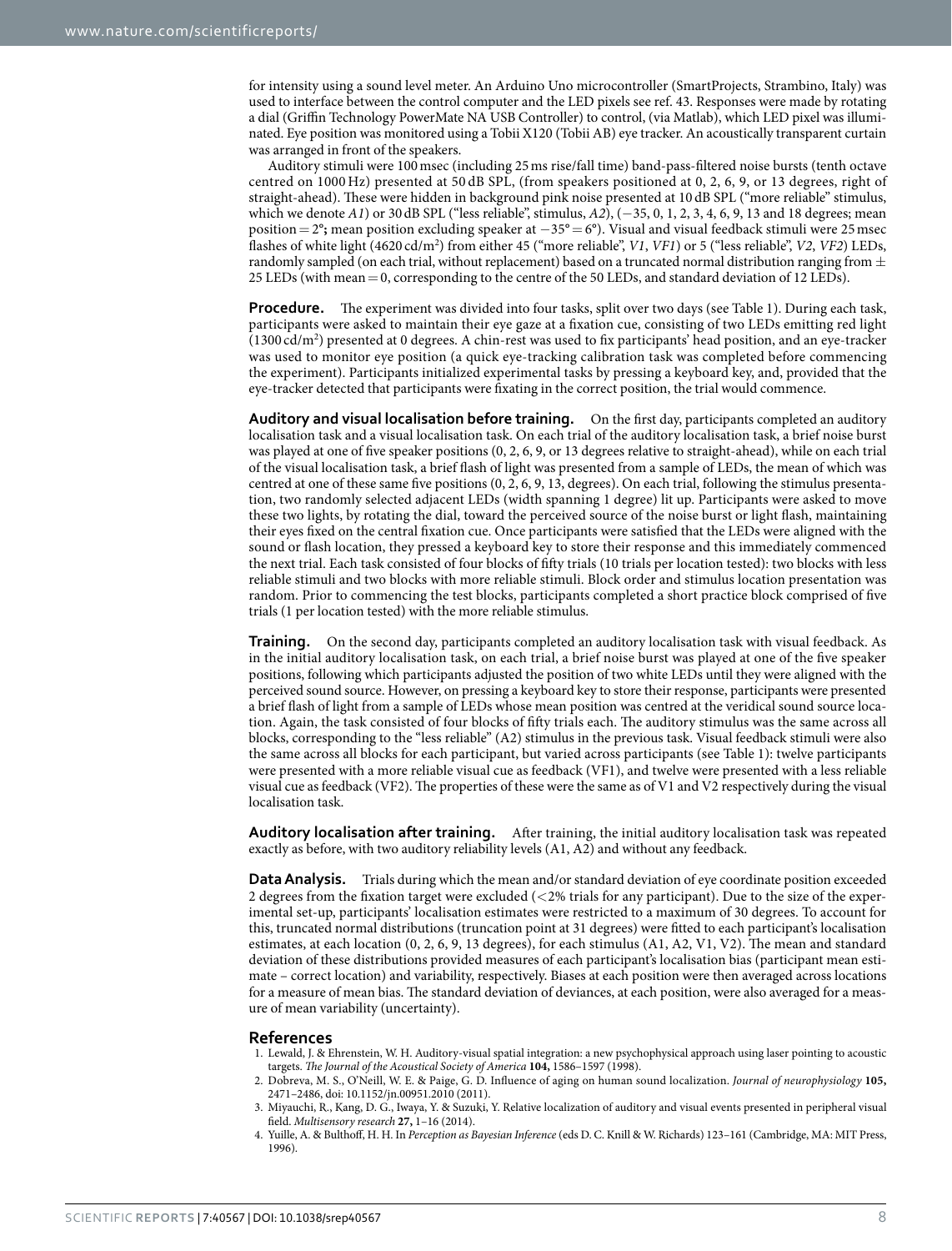- <span id="page-8-0"></span>5. Makous, J. C. & Middlebrooks, J. C. Two-dimensional sound localization by human listeners. *The Journal of the Acoustical Society of America* **87,** 2188–2200 (1990).
- <span id="page-8-1"></span>6. Carlile, S., Leong, P. & Hyams, S. The nature and distribution of errors in sound localization by human listeners. *Hearing research* **114,** 179–196 (1997).
- <span id="page-8-2"></span>7. Butler, R. A. The bandwidth effect on monaural and binaural localization. *Hearing research* **21,** 67–73 (1986).
- <span id="page-8-3"></span>8. Lewald, J. & Getzmann, S. Horizontal and vertical effects of eye-position on sound localization. *Hearing research* **213,** 99–106, doi: 10.1016/j.heares.2006.01.001 (2006).
- <span id="page-8-4"></span>9. Lewald, J. The effect of gaze eccentricity on perceived sound direction and its relation to visual localization. *Hearing research* **115,** 206–216 (1998).
- <span id="page-8-5"></span>10. Lewald, J., Dorrscheidt, G. J. & Ehrenstein, W. H. Sound localization with eccentric head position. *Behavioural brain research* **108,** 105–125 (2000).
- <span id="page-8-7"></span><span id="page-8-6"></span>11. Morgan, C. L. Constancy of egocentric visual direction. *Perception & psychophysics* **23,** 61–68 (1978).
- 12. Sheth, B. R. & Shimojo, S. Compression of space in visual memory. *Vision research* **41,** 329–341 (2001).
- <span id="page-8-8"></span>13. Razavi, B., O'Neill, W. E. & Paige, G. D. Auditory spatial perception dynamically realigns with changing eye position. *The Journal of neuroscience: the official journal of the Society for Neuroscience* **27,** 10249–10258, doi: 10.1523/jneurosci.0938-07.2007 (2007).
- <span id="page-8-9"></span>14. Cui, Q. N., O'Neill, W. E. & Paige, G. D. Advancing age alters the influence of eye position on sound localization. *Experimental brain research. Experimentelle Hirnforschung. Experimentation cerebrale* **206,** 371–379, doi: 10.1007/s00221-010-2413-1 (2010).
- <span id="page-8-10"></span>15. von Helmholtz, H. *Treatise on Physiological Optics: Translated from the 3rd German edition by Southall JPC*. Vol. 3 1924–5 (George Banta Publishing, 1993).
- <span id="page-8-11"></span>16. Ernst, M. O. In *Human Body Perception From The Inside Out* (eds G. Knoblich, M. Thornton, M. Grosjean & M. Shiffrar) 105–131 (Oxford University Press, 2006).
- 17. Knill, D. C. & Richards, W. *Perception as Bayesian Inference.*, (Cambridge University Press, 1996).
- <span id="page-8-12"></span>18. Kording, K. P. & Wolpert, D. M. Bayesian decision theory in sensorimotor control. *Trends in cognitive sciences* **10,** 319–326, doi: 10.1016/j.tics.2006.05.003 (2006).
- <span id="page-8-13"></span>19. Alais, D. & Burr, D. The ventriloquist effect results from near-optimal bimodal integration. *Current biology: CB* **14,** 257–262, doi: 10.1016/j.cub.2004.01.029 (2004).
- <span id="page-8-15"></span>20. Ernst, M. O. & Banks, M. S. Humans integrate visual and haptic information in a statistically optimal fashion. *Nature* **415,** 429–433, doi: 10.1038/415429a (2002).
- <span id="page-8-14"></span>21. Gu, Y., Angelaki, D. E. & Deangelis, G. C. Neural correlates of multisensory cue integration in macaque MSTd. *Nature neuroscience* **11,** 1201–1210, doi: 10.1038/nn.2191 (2008).
- <span id="page-8-16"></span>22. Stocker, A. A. & Simoncelli, E. P. Noise characteristics and prior expectations in human visual speed perception. *Nature neuroscience* **9,** 578–585, doi: 10.1038/nn1669 (2006).
- <span id="page-8-17"></span>23. Welchman, A. E., Lam, J. M. & Bulthoff, H. H. Bayesian motion estimation accounts for a surprising bias in 3D vision. *Proceedings of the National Academy of Sciences of the United States of America* **105,** 12087–12092, doi: 10.1073/pnas.0804378105 (2008).
- <span id="page-8-18"></span>24. Senna, I., Parise, C. V. & Ernst, M. O. Hearing in slow-motion: Humans underestimate the speed of moving sounds. *Scientific reports* **5,** 14054, doi: 10.1038/srep14054 (2015).
- <span id="page-8-19"></span>25. Thompson, P. Perceived rate of movement depends on contrast. *Vision research* **22,** 377–380 (1982).
- <span id="page-8-20"></span>26. Hofman, P. M., Van Riswick, J. G. & Van Opstal, A. J. Relearning sound localization with new ears. *Nature neuroscience* **1,** 417–421, doi: 10.1038/1633 (1998).
- 27. Van Wanrooij, M. M. & Van Opstal, A. J. Relearning sound localization with a new ear. *The Journal of neuroscience: the official journal of the Society for Neuroscience* **25,** 5413–5424, doi: 10.1523/jneurosci.0850-05.2005 (2005).
- 28. Shinn-Cunningham, B. Adapting to remapped auditory localization cues: a decision-theory model. *Perception & psychophysics* **62,** 33–47 (2000).
- <span id="page-8-21"></span>29. Burge, J., Ernst, M. O. & Banks, M. S. The statistical determinants of adaptation rate in human reaching. *Journal of vision* **8,** 20 21–19, doi: 10.1167/8.4.20 (2008).
- <span id="page-8-22"></span>30. Knill, D. C. Robust cue integration: A Bayesian model and evidence from cue-conflict studies with stereoscopic and figure cues to slant. *Journal of vision* **7,** 5–5, doi: 10.1167/7.7.5 (2007).
- <span id="page-8-23"></span>31. Jazayeri, M. & Shadlen, M. N. Temporal context calibrates interval timing. *Nature neuroscience* **13,** 1020–1026, doi: 10.1038/nn.2590 (2010).
- <span id="page-8-24"></span>32. Sciutti, A., Burr, D., Saracco, A., Sandini, G. & Gori, M. Development of context dependency in human space perception. *Experimental brain research. Experimentelle Hirnforschung. Experimentation cerebrale* **232,** 3965–3976, doi: 10.1007/s00221-014- 4021-y (2014).
- <span id="page-8-25"></span>33. Odegaard, B., Wozny, D. R. & Shams, L. Biases in Visual, Auditory, and Audiovisual Perception of Space. *PLoS computational biology* **11,** e1004649, doi: 10.1371/journal.pcbi.1004649 (2015).
- <span id="page-8-26"></span>34. Dobreva, M. S., O'Neill, W. E. & Paige, G. D. Influence of age, spatial memory, and ocular fixation on localization of auditory, visual, and bimodal targets by human subjects. *Experimental brain research. Experimentelle Hirnforschung. Experimentation cerebrale* **223,** 441–455, doi: 10.1007/s00221-012-3270-x (2012).
- <span id="page-8-27"></span>35. Lewald, J. & Ehrenstein, W. H. Spatial coordinates of human auditory working memory. *Brain research. Cognitive brain research* **12,** 153–159 (2001).
- <span id="page-8-28"></span>36. Kerzel, D. Memory for the position of stationary objects: disentangling foveal bias and memory averaging. *Vision research* **42,** 159–167, doi: 10.1016/S0042-6989(01)00274-7 (2002).
- <span id="page-8-29"></span>37. Musseler, J., van der Heijden, A. H., Mahmud, S. H., Deubel, H. & Ertsey, S. Relative mislocalization of briefly presented stimuli in the retinal periphery. *Perception & psychophysics* **61,** 1646–1661 (1999).
- <span id="page-8-30"></span>38. Fortenbaugh, F. C. & Robertson, L. C. When here becomes there: attentional distribution modulates foveal bias in peripheral localization. *Attention*, *perception & psychophysics* **73,** 809–828, doi: 10.3758/s13414-010-0075-5 (2011).
- <span id="page-8-31"></span>39. Bock, O. Contribution of retinal versus extraretinal signals towards visual localization in goal-directed movements. *Experimental brain research. Experimentelle* Hirnforschung. *Experimentation cerebrale* **64,** 476–482 (1986).
- <span id="page-8-32"></span>40. Brainard, D. H. The Psychophysics Toolbox. *Spatial vision* **10,** 433–436 (1997).
- 41. Pelli, D. G. The VideoToolbox software for visual psychophysics: transforming numbers into movies. *Spatial vision* **10,** 437–442 (1997).
- 42. Kleiner, M., Brainard, D. H. & Pelli, D. G. "What's new in Psychtoolbox-3?". *Perception* **36,** 14, doi: 10.1177/03010066070360s101 (2007).
- <span id="page-8-33"></span>43. Jones, P. R., Garcia, S. E. & Nardini, M. Digital LED Pixels: Instructions for use and a characterization of their properties. *Behavior research methods*, doi: 10.3758/s13428-015-0653-5 (2015).

#### **Acknowledgements**

Supported by grants from the National Institute for Health Research Biomedical Research Centre at Moorfields Eye Hospital National Health Service Foundation Trust and UCL Institute of Ophthalmology (UK).